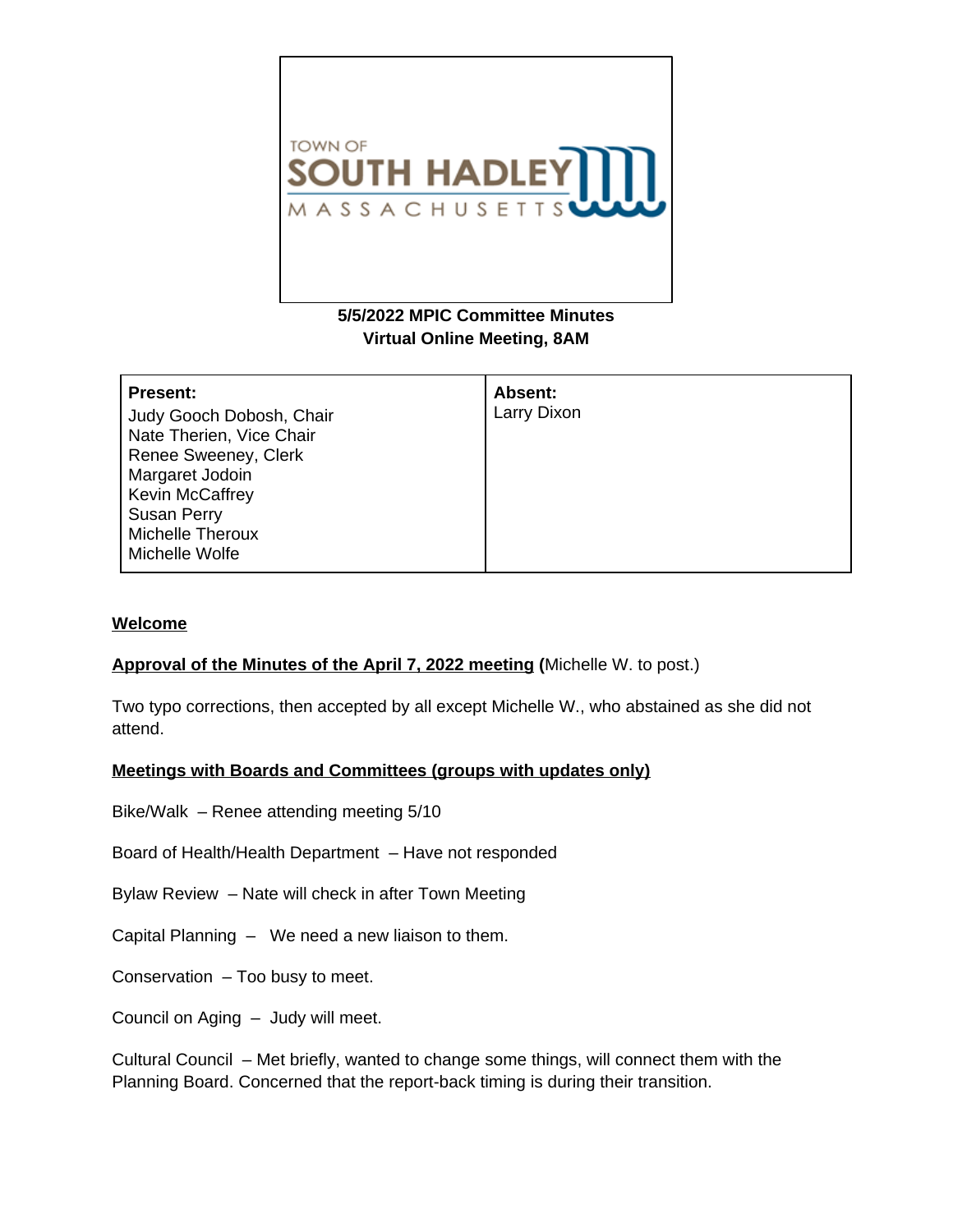Disabilities – They are secondary on several tasks and wondered how they would be notified/collaborate with primary entities.

FD 1 – Renee heard from a contact person, sent task list and intro email, no response.

Housing Authority – Judy reaching out regularly.

Planning – Judy asked Anne if we should also be monitoring the other various "plans" that entities are working with, Anne says we can just focus on the Master Plan.

Police Department – Met with them to introduce the process. Very positive meeting.

Recreation – Met and reviewed tasks, good to go.

Redevelopment – Meeting May 10th.

Schools – Meeting tonight.

Selectboard – We will meet with them in June after we submit our report.

SHCTV – Talked to Dan yesterday, positive meeting.

SHELD – On agenda at next SHELD meeting

SHP Library – Made a video with them. Have looked at tasks ans responded already.

Sustainability and Energy – Will meet with them on the 17th.

Town Administrator – Neighborhood walk last Saturday with about a dozen people, lovely.

Tree – Met with them, they didn't recall the tasks being assigned to them. Had some feedback that we'll pass along. MIght be helpful to meet with the Tree Warden(s) rather than the Tree Committee.

ZBA – Talking with them shortly.

#### **Bylaws discussion update**

We have a working draft that folks in the group are commenting on. Next steps would be review by TA, Planning Board, and Seectboard, then to the newly reinvigorated Bylaw Review Committee. Finally it would go to a Town Meeting.

# **Annual Report to Town Meeting**

Discussion of draft report. As we begin this process with the new plan, we're finding our way to some new processes as well. One thing we need more detail on is how communication will work between entities working on the same tasks, though there are plenty of other communication items to grapple with.